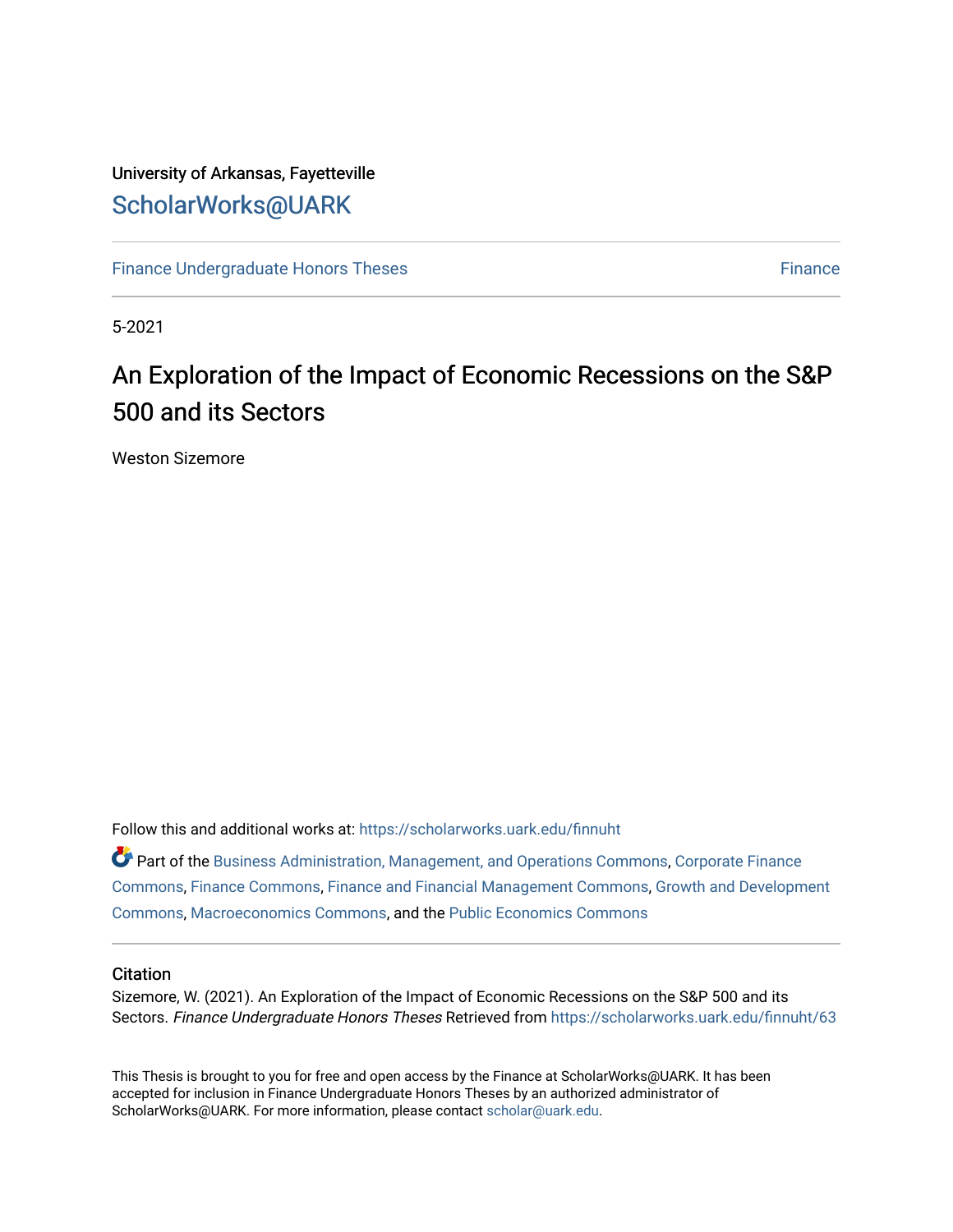**An Exploration of the Impact of Economic Recessions on the S&P 500 and its Sectors** 

**by**

**Weston Rodgers Sizemore**

**Advisor: Sergio Santamaria** 

**An Honors Thesis in partial fulfillment of the requirements for the degree Bachelor of Science in Business Administration in Finance.**

> **Sam M. Walton College of Business University of Arkansas Fayetteville, Arkansas**

> > **May 8, 2021**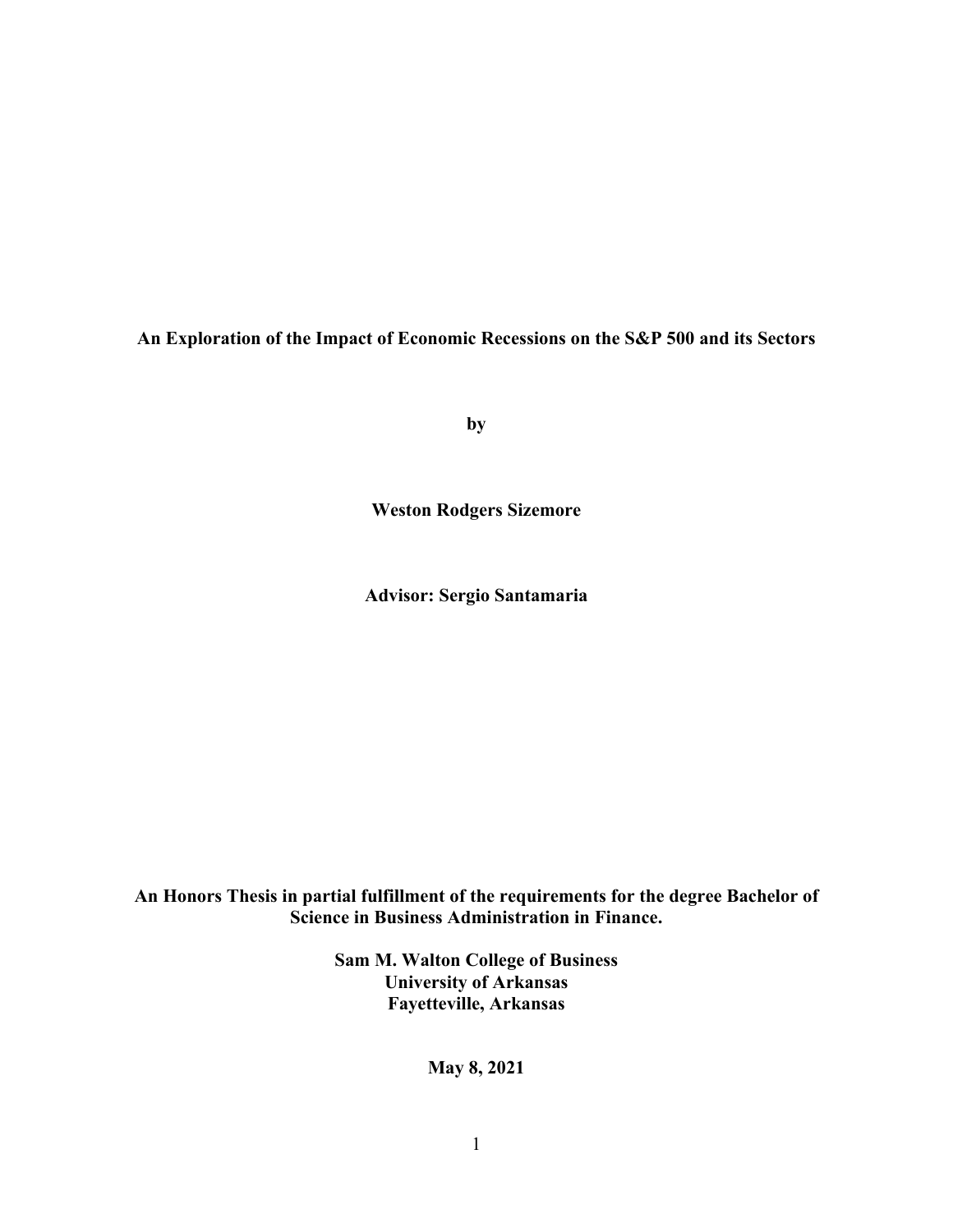# **Table of Contents**

| <b>Abstract</b>                                        | $\boldsymbol{\beta}$ |
|--------------------------------------------------------|----------------------|
| <b>Introduction</b>                                    | $\boldsymbol{4}$     |
| <b>Literature Review</b>                               | 5                    |
| <b>Section 3: Research Design and Sample Selection</b> | $\overline{7}$       |
| <b>Section 4: Empirical Results</b>                    | 8                    |
| <b>Section 6: Conclusion</b>                           | 16                   |
| <b>References</b>                                      | 17                   |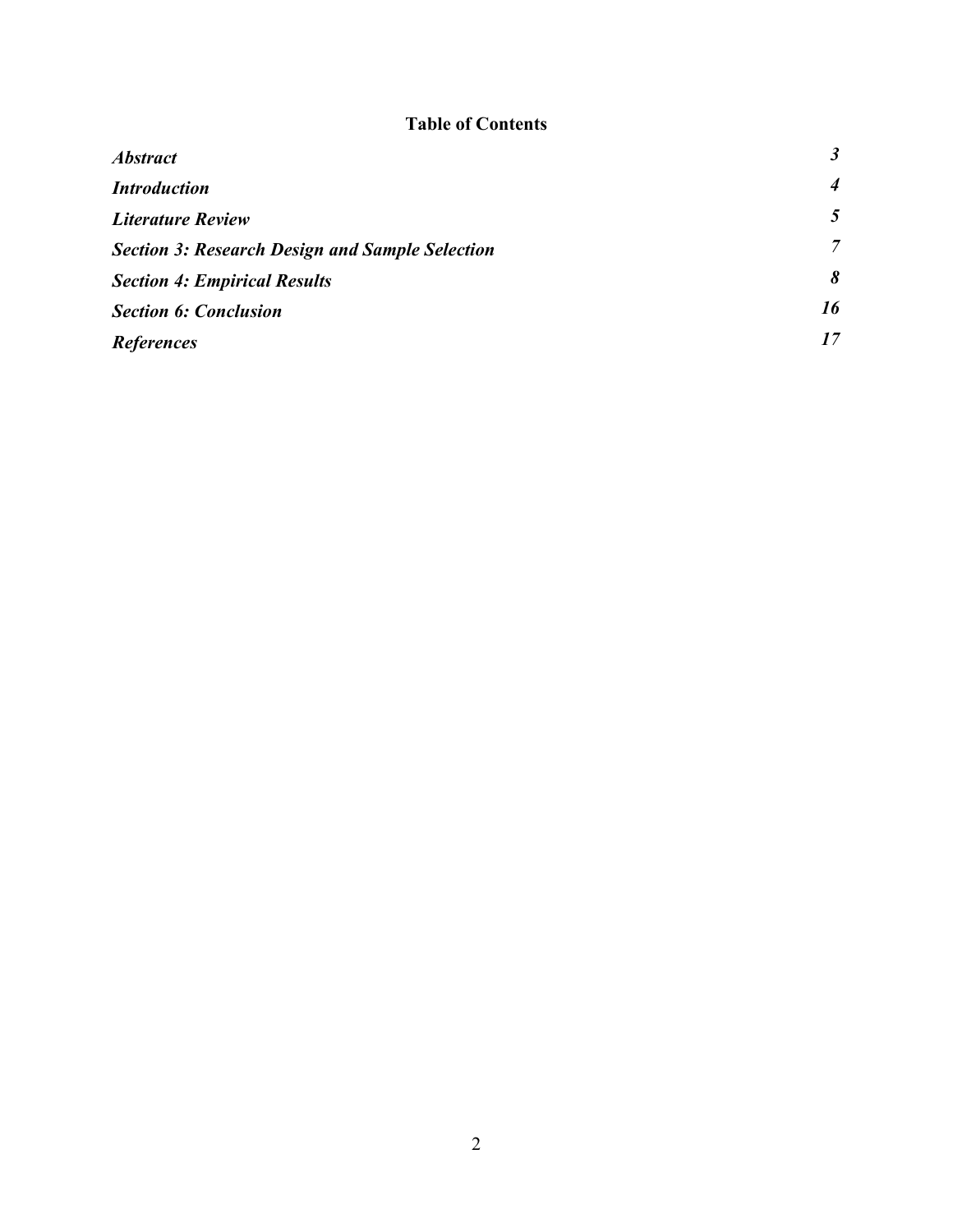## **Abstract**

The Capital Asset Pricing Model (CAPM) is a method of predicting future stock prices based on past returns. Specific areas of CAPM analysis utilize regression analysis to accomplish this goal. Historic prices and returns for a specific stock in a company, or even whole sectors of the economy, are compared with the corresponding returns for the market. There have been several historical recessions in United States history, as well as a current, ongoing recession. These recessions, along with their causes and effects, will be discussed extensively in this paper. This paper utilizes an analysis of the Capital Asset Pricing Model to determine which sectors of the economy are most drastically impacted by certain economic downturns, and in some cases dramatically outperformed the market. In addition to baseline analysis, this paper explores the reasoning behind some of the more noteworthy trends during the time period January 1990 through February 2021.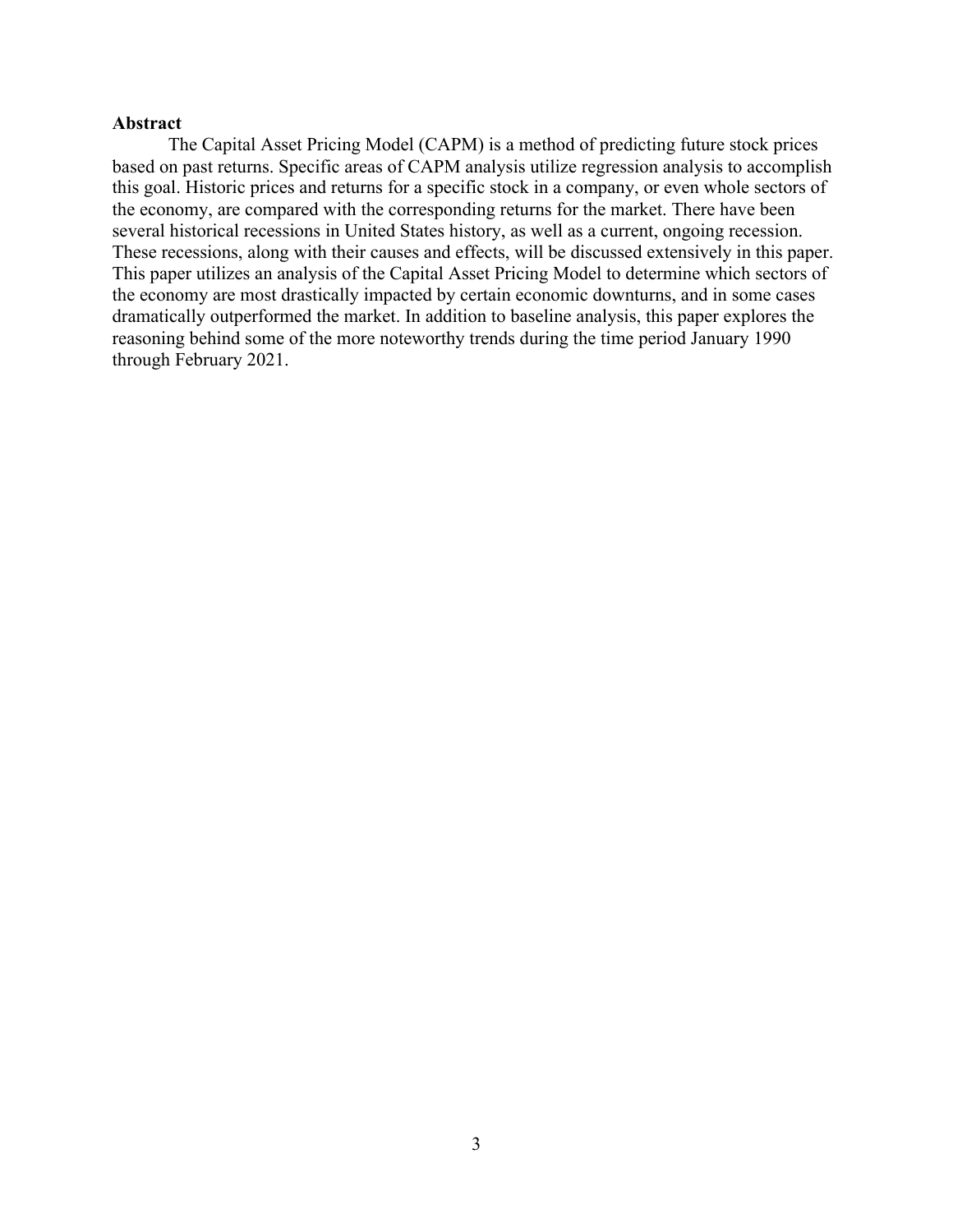## **Introduction**

The United States (U.S.) economy has experienced multiple historical recessions including the current, ongoing recession caused by the novel Coronavirus pandemic. Using financial models to predict a recession in the past has proven to be just as challenging as predicting future stock performance. However, the profession of financial analysis and modeling has advanced since recessions of the past. Professionals in this industry have been able to track metrics and gather information about risk factors, especially with the advent of big data in the past decade. There are several factors that impact the United States economy, and trends in these metrics can be pinpointed to be the events that lead to a recession or other long-term trends in the economy. There are a multitude of forces affecting the return on stocks such as *systematic* risk and *idiosyncratic* risk. Systematic risk is "the overall, day-to-day, ongoing risk that can be caused by a combination of factors, including the economy, interest rates, geopolitical issues, corporate health, and other factors," (Nguyen, 2020), while idiosyncratic risk is "a type of investment risk that is endemic to an individual asset, or a group of assets, or in some cases, a very specific asset class" (Chen, 2020). Systematic risks are market risks such as recessions, as implied by the description as being a risk associated with the overarching 'system' as a whole. These risks tend to be more macroeconomic in nature and harder to pinpoint. On the other hand, idiosyncratic risks are specific risks related to individual stocks. Examples of idiosyncratic risks are a corporation's financial decision-making structure, investment strategy, and operations (Chen, 2020).

The Capital Asset Pricing Model (CAPM) uses linear regression to separate these risk factors by exploring historical data to separate company-specific risk from market risk. An analysis of a firm's CAPM provides three statistics: "Alpha", "Beta", and "R-squared." Alpha  $\alpha$ ) measures a company's excess return over the market and represents idiosyncratic risk (Chen, 2020). Beta  $(\beta)$  measures the market's overall risk, or volatility, and represents systematic risk (Chen, 2020). The last statistic explored by the CAPM Analysis is the R-squared metric  $(R^2)$ . Rsquared measures the correlation of a stock's performance and a selected benchmark. The Rsquared is a percentage that quantifies which portion of the variance in the data can be explained by the regression.

This paper investigates the connection between historical recessions of the United States dating back to 1990 and explores the effects of these economic downturns of varying severity on the sectors of the S&P 500. A recession has been defined as "two consecutive quarters of decline in GDP, the combined value of all the goods and services produced in the United States" (Staff, 2021). Sectors across the Standard and Poor 500 index range in economic sectors from Materials, which includes firms extracting and processing natural resources like crude oil and forged steel, to Information Technology (sometimes shortened to 'Info Tech' for the purposes of brevity in this paper), which encompasses modern day well-known stocks such as Apple (AAPL) and Microsoft (MSFT). An additional sector for Real Estate was added to the index by Standard and Poor in the early part of the new millennium, in the wake of the devastating September 11, 2001 attacks. Lastly, this paper will be performing CAPM Analysis with a risk adjustment using the U.S. Treasury 10-year yield as a benchmark, which will be discussed in a section to follow.

The remaining sections of this paper will be organized as follows: the following section will discuss literature surrounding the SPX, the S&P 500 sectors, the CAPM, and the historical recessions of the United States. Section 3 will outline the design of the study, provide an explanation of the sample selected, and present the methodology used to determine the performance of the S&P 500 sectors during historical U.S. recessions. Section 4 will present the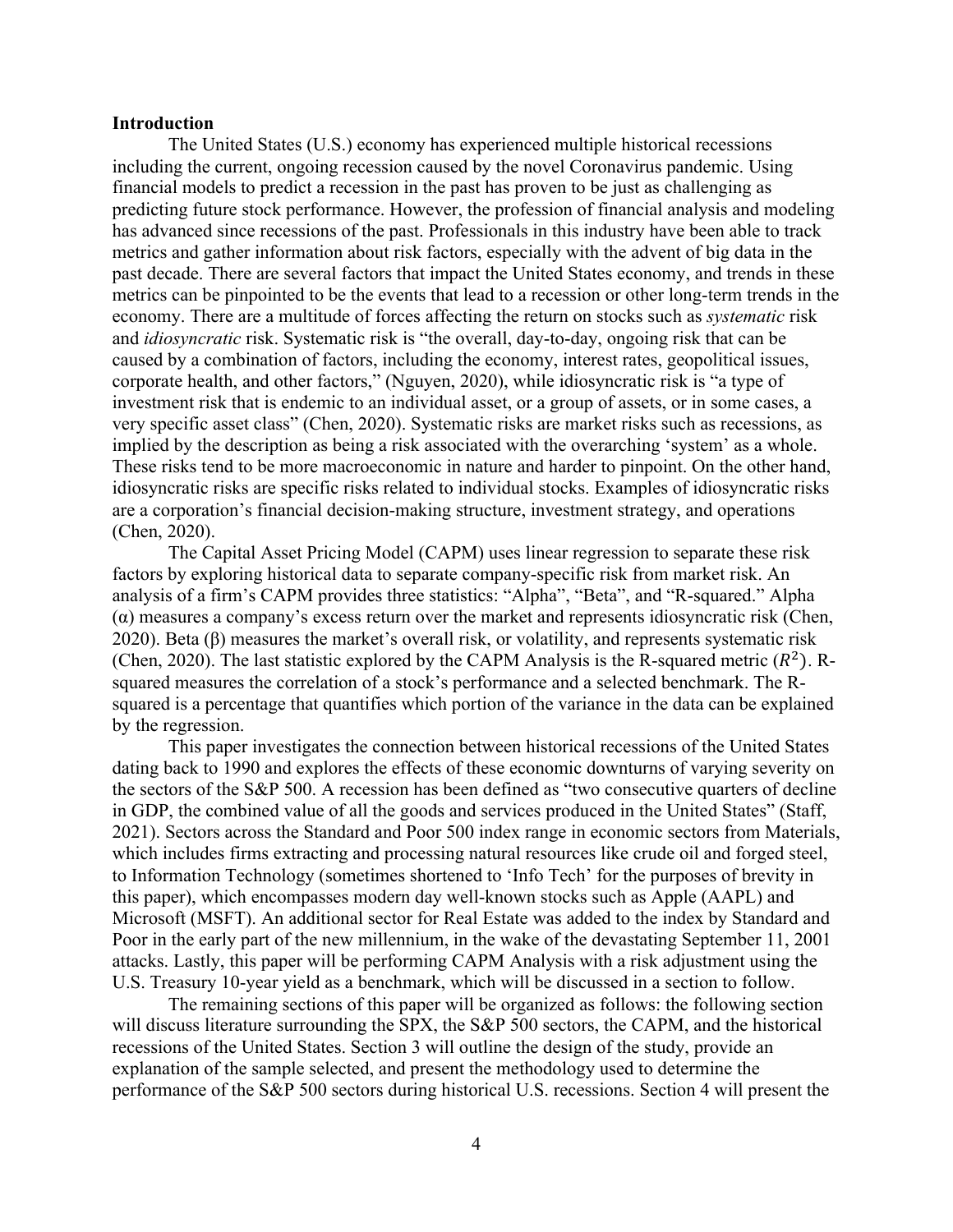regression statistics, correlations, and CAPM analysis for the relationship between the SPX and the S&P 500 sectors. Section 5 will discuss the performance of the S&P 500 sectors with risk adjustment during the historical recessions of the U.S., and lastly, Section 6 will give conclusions on these trends and how America can be more prepared for a recession in the future.

#### **Literature Review**

The Standard & Poor 500 Index, or S&P 500 (SPX), is a market-capitalization-weighted index of the 500 largest publicly traded companies in the United States that took shape in 1957 (Kenton, 2021). To be included in the S&P 500, a company must meet specific liquidity-based size requirements (Kenton, 2021). Since the index is weighted, a company with a smaller market capitalization will impact the index less than a company with a larger market capitalization in terms of single price changes, other factors held equal. Taking the current stock price and multiplying it by the number of outstanding shares gives the market capitalization of a company. The level of the S&P 500 index is calculated by the equation below:

$$
Index Level = \frac{\sum (P_i \times Q_i)}{Divisor}
$$

An interpretation of this equation is as follows. The index level is equivalent to the sum of all firms' market capitalizations, which can be broken down further by a stock's price multiplied by the number of shares outstanding, divided by a proprietary divisor that is known only to upper-level individuals working for the Standard and Poor, the financial services agency responsible for calculating this index and rating most securities that are traded on the open market (Kenton, 2021). Since it is made up of five hundred companies, more than any other index (the Dow Jones Industrial Average only utilizes thirty companies, and the Nasdaq Composite index only consists of one hundred companies), it can be used as a holistic figure to analyze the market's performance overall.

The S&P 500 is broken down by the Global Industry Classification Standard (GICS), which was developed by Morgan Stanley Capital International and Standard and Poor in 1999 (GICS - Global Industry Classification Standard). The GICS organizes the S&P 500 based upon four tiers of segmentation: 11 sectors, 24 industry groups, 69 industries, and 158 sub-industries. The sectors are divided based on the company's primary business activities. The eleven S&P 500 sectors are weighted by taking each company's market capitalization and dividing it by the total market capitalization of the S&P 500 index for all of the companies in each sector as shown by the equation below (Kenton, 2021).

$$
Company \; Weighting \; in \; S\&P = \frac{company \; market \; cap}{total \; of \; all \; market \; caps}
$$

The Capital Asset Pricing Model (CAPM) was developed in the 1960's by William Sharpe. Sharpe realized that not all risks should affect the prices of assets, and he evolved the model to measure systematic risk by calculating investment risk and the expected return on an investment (McClure, 2020). The CAPM furthers diversification of a portfolio which assesses risk to specifically incorporate and measure systematic risk. The CAPM is formulated by the equation below.

$$
R_a = R_r f + \beta_a * (R_m - R_r f)
$$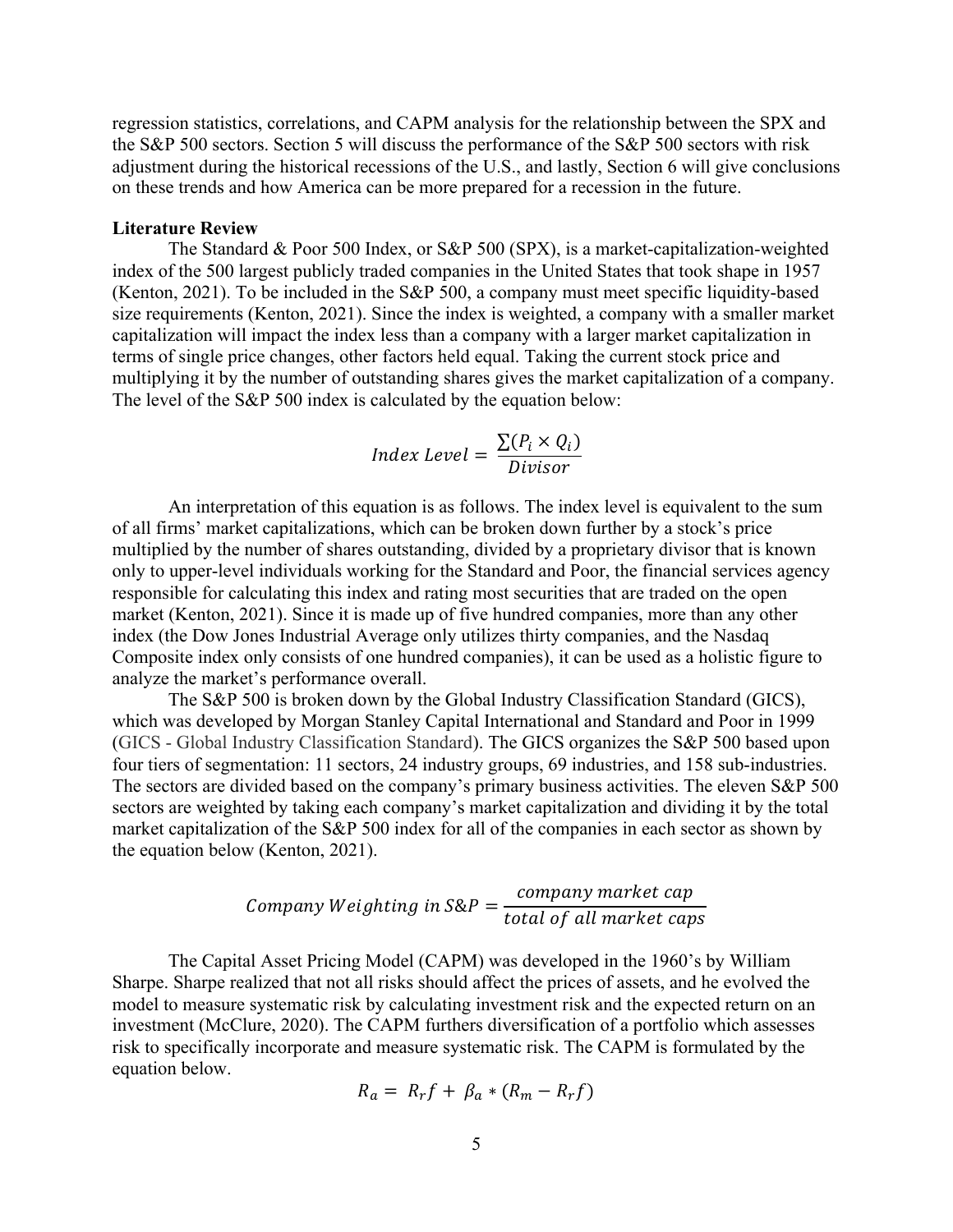An interpretation of the CAPM equation is as follows. The expected return on a security equals the risk-free rate plus the beta of the security multiplied by the equity market premium, or the expected return of the market minus the risk-free rate. For the paper's analysis of the CAPM, this paper used the U.S. Treasury 10-year yield (GT10) as the risk-free rate. The CAPM generates two statistics that correspond with the linear regression model. Alpha  $(\alpha)$  refers to the intercept or y-intercept of the regression. A firm or index with a positive alpha outperforms the market overall. Beta (β) refers to the x-variable or the slope of the regression. A firm or index with a beta greater than 1 is typically more volatile and has a heightened inherent risk, exceeding that of the market.

The United States economy experienced a recession from July 1990 to March 1991 which is now known as "The Gulf War Recession." A combination and chain reaction of events stemming from Iraq invading Kuwait began this period of economic downfall. The result of this invasion led to increased oil prices in 1990, followed by a decline in manufacturing sales. The provisions of the North American Free Trade Agreement (NAFTA), a disastrously unfavorable trade deal for the United States, caused American manufacturing to move offshore. During this time, there were also domestic issues involving the consolidation of the airline industry. The leveraged buyout of United Airlines and bankruptcy of airline giant Pan-Am Airways triggered a stock market crash (Staff, 2021). During this 8-month recession, the United States GDP declined 1.5% (Staff, 2021).

The United States economy experienced its next recession 10 years later from March 2001 to November 2001 which is known as "The 9/11 Recession." This eight-month long recession was caused by the downfall of the 'dotcom bubble' in 2000, the 9/11 terrorist attacks, and a sequence of accounting scandals at major United States corporations such as Enron that triggered the stock market crash of 2001 (Staff, 2021). The United States GDP declined only 0.3% during this recession (Staff, 2021). President George W. Bush worked with congress to pass the Economic Growth and Tax Relief Reconciliation Act of 2001 (EGTRRA), which enabled taxpayers to keep more of their own money and helped end the recession (Amadeo, 2020). The Federal Reserve began lowering interest rates in January 2001 and continued lowering rates to provide for more liquidity which also helped end the recession (Amadeo, 2020).

From December 2007 to June 2009, the United States economy experienced an 18-month recession known as "The Great Recession," which is said to be the worst financial crisis since The Great Depression of 1929. The combination of the collapse of the housing bubble in the 2000s led to foreclosures and eventually a major financial crisis. The oil industry took a hard hit during this recession when oil prices spiked in mid 2008 following a major crash (Staff, 2021). President George W. Bush signed into law the Emergency Economic Stabilization Act of 2008 and the Troubled Assets Relief Program (TARP) in October of 2008 with hopes to help stabilize the economy (2008 Emergency Economic Stabilization Act). Former president Barack Obama passed the American Recovery and Reinvestment Act in 2009, which acted as a stimulus bill, in an attempt to use federal spending to lift the United States economy out of a major recession (2009 American Recovery and Reinvestment Act).

The United States economy is experiencing a recession that began in February 2020 and is ongoing known as the "COVID-19 Recession." The United States and nations around the world began assessing the novel Coronavirus, referred to as COVID-19, by restricting travel from countries with a higher risk of infection and transmission, enforcing stay at home orders, shutting down nonessential businesses, and implementing social distancing guidelines starting in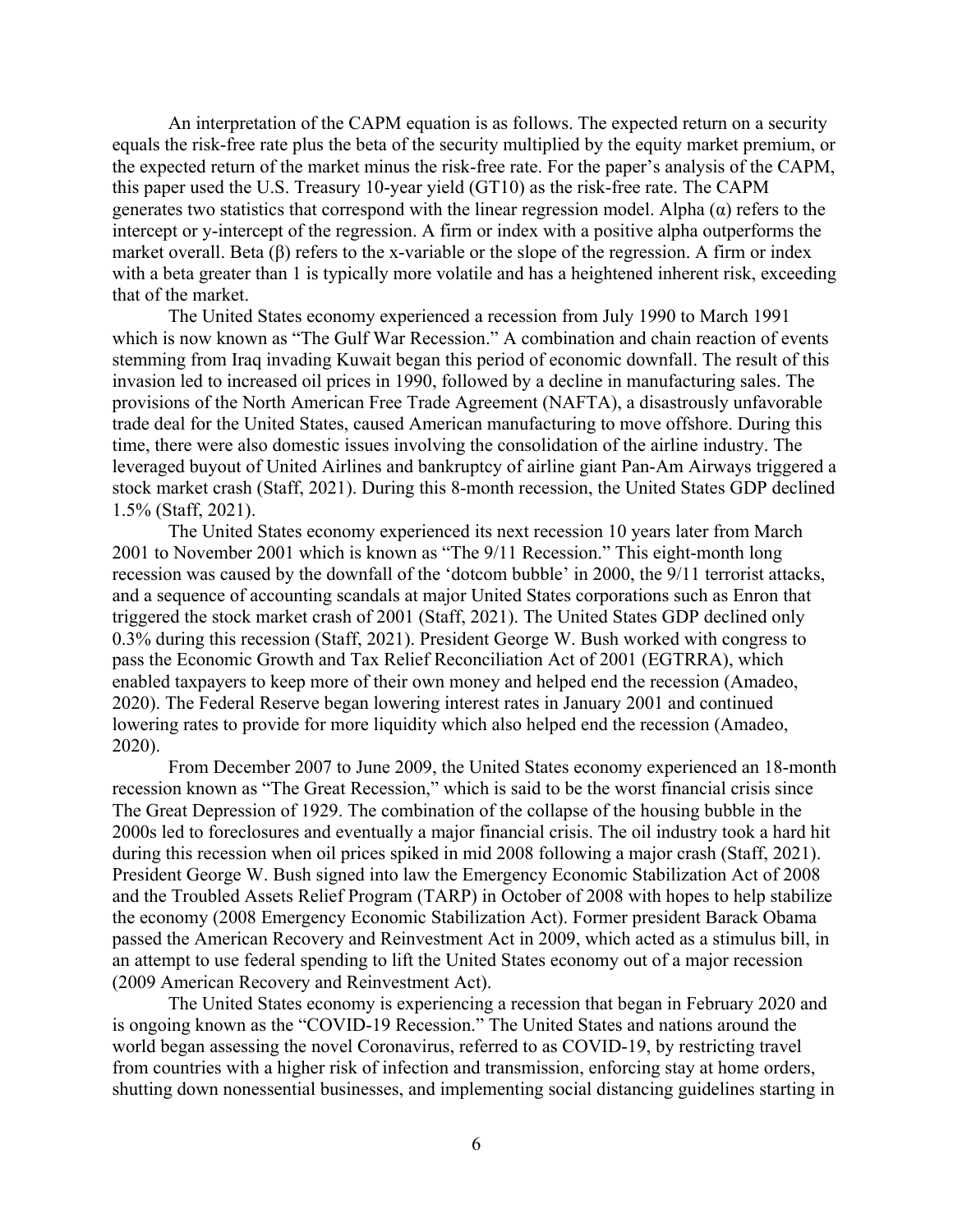March of 2020 to curve the spread of the COVID-19 (Staff, 2021). In March of 2020, the World Health Organization (WHO) officially declared a pandemic. Later, the National Bureau of Economic Research declared a recession in the U.S. economy on June 8, 2020 (Staff, 2021). The record unemployment rate and substantial GDP decline has the United States economy in a very unfortunate position.

# **Section 3: Research Design and Sample Selection**

The primary independent variable used for this analysis was the S&P 500 Index (SPX). This variable represents a widely used benchmark for the U.S. stock market, making the selection of this variable easy. This variable is "widely regarded as the best gauge of large-cap U.S. equities" (Kenton, 2020). This benchmark was slightly altered by the same risk-free 10-year United States Treasury yield (GT10), effectively reducing the monthly returns for both the independent and dependent variable by the month's risk-free rate.

The S&P 500 sectors were used as the dependent variables to test the impact during economic recessions dating from 1990 against the overall S&P 500 index. The eleven S&P 500 sectors are, in descending order of market capitalization: Information Technology, Consumer Discretionary, Financials, Health Care, Communication Services, Industrials, Consumer Staples, Materials, Energy, Utilities, and Real Estate. The Real Estate sector was not included in this study as there is insufficient data for the time periods being analyzed.

Annual, monthly, and weekly data for the SPX and S&P 500 sectors were downloaded directly from Bloomberg Professional Service, which is a widely used source for financial and market data. The equation below was used to calculate average returns for monthly and weekly data:

$$
Average Return = \frac{(Ending Price - Previous Price)}{Previous Price}
$$

The study began with the SPX current monthly price and subtracted it by the previous monthly price, resulting in the period's increase or decrease of price, expressed as the numerator in the above expression. Next, the numerator was divided by the adjusted closing price of the prior period (the week or month before the month being observed). This process was repeated recursively for each sector's price from 1990 to 2021, on a both monthly and weekly basis. The first phase of data analytics resulted in two sets of returns: the monthly and weekly returns for the SPX index and each of the individual sectors. After computing these returns, the study gathered data from the 10-year United States Treasury yield (GT10), to adjust for risk. A proper CAPM analysis requires that some benchmark for risk-free rate be used to make this adjustment. Once the excess returns were calculated, the study ran multiple regression models. Monthly data for the SPX, S&P 500 sectors, and GT10 are recorded on the last day of each month from January 1990 to February 2021. Weekly data for the SPX, S&P 500 sectors, and GT10 were recorded as stated below.

The study ran multiple regression models with the independent variable being SPX, used as the risk premium, and dependent variables being the S&P 500 ten sectors included in the sample, adjusted for risk. The first regression was generated using monthly data from January 1990 to February 2021 to capture an overall look at the market during the past 30 years, with the beginning date being January 31, 1990 and ending date being February 22, 2021. This discrepancy in month length is because monthly data was downloaded on this ending date. The remaining week of February 2021 is immaterial to the overall CAPM analysis. The other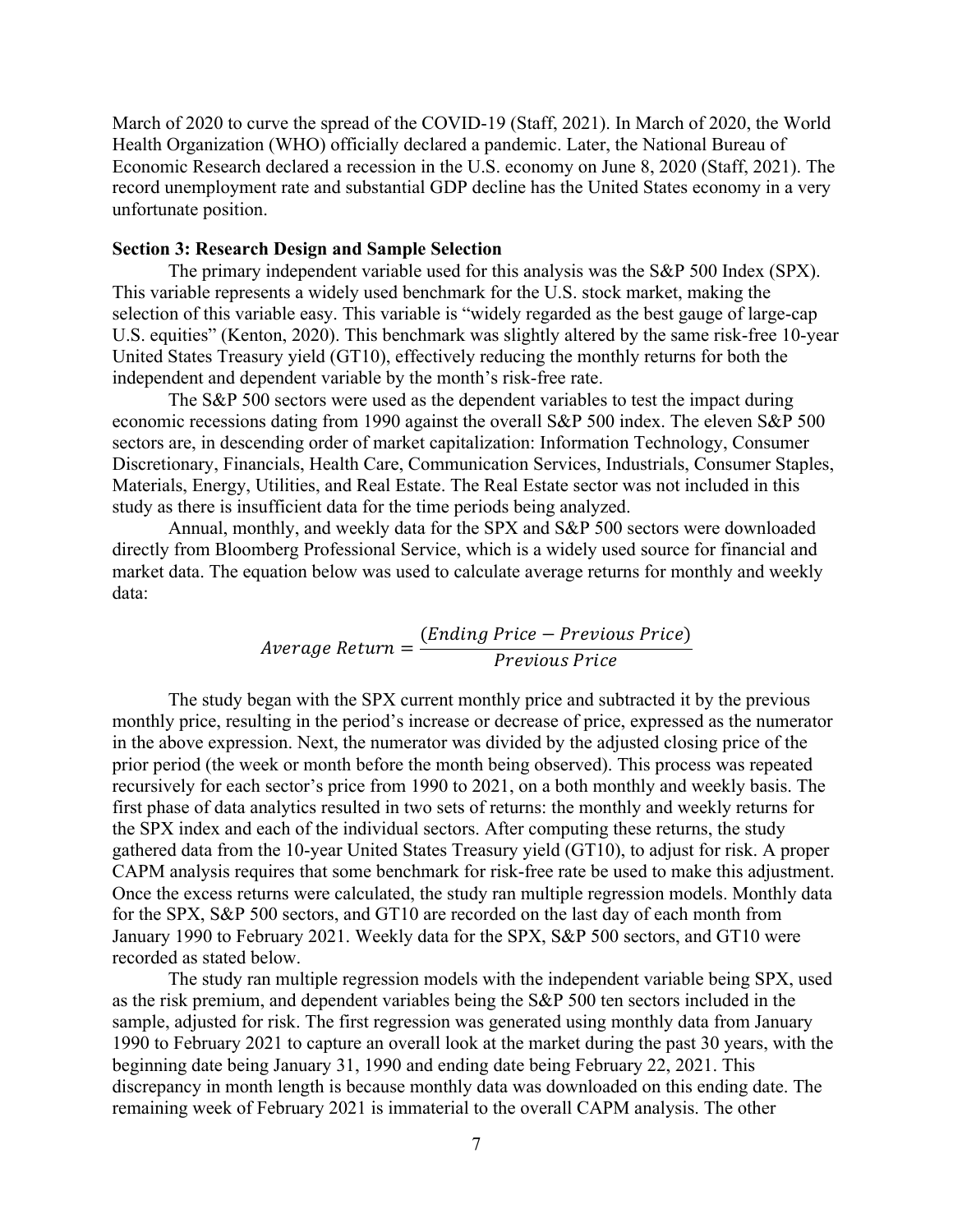regression models were run using weekly data during the time periods of past historical recessions dating from 1990, and are as follows: July 1990 to March 1991, March 2001 to November 2001, December 2007 to June 2009, and March 2020 to February 2021. For the period July 1990 to March 1991, the beginning date was July 6, 1990 and the ending date was March 29, 1991 because weekly data was used, and these were the duration months of the Gulf War Recession. For the period March 2001 to November 2001, the beginning date was March 2, 2001 and the ending date was November 30, 2001 because weekly data was used, and these were the duration months of the 9/11 Recession. For the period December 2007 to June 2009, the beginning date was December 7, 2007 and the ending date was June 26, 2009 because weekly data was used, and these were the duration months of The Great Recession. For the period March 2020 to February 2021, the beginning date was retrieved as March 6, 2020 because weekly data was used, and this recession began in March 2020. The ending date was February 19, 2021 because this was the last week of data when downloaded, as explained in the preceding paragraph.

After the regressions were ran, the study compared the statistics of the four most recent United States historical recessions time periods, dating from 1990, to determine the performance and risk of the 10 S&P 500 sectors, using the SPX as a benchmark for the overall market. It should be noted that during this study, the values for alpha are relatively small and close together. This is due to the fact that an entire sector of the S&P 500, consisting of dozens of companies, is extremely sensitive to risk. In order for a sector to have a comparatively higher alpha in the context of this study, returns would need to be significantly and consistently different across the entire sector.

## **Section 4: Empirical Results**

To benchmark our results, we first analyze the regression statistics of the SPX against the S&P 500 sectors over the full area of the study, from January 1990 to February 2021. Figure 1 (below) shows the summarized regression statistics that were used, alpha and beta, for each of the 10 S&P 500 sectors included in this study.

| <b>Sector</b>                 | Alpha          | <b>Beta</b> |
|-------------------------------|----------------|-------------|
| <b>Info Tech</b>              | 0.0032094      | 1.341900952 |
| <b>Materials</b>              | $-0.001176094$ | 1.078586634 |
| <b>Consumer Direct</b>        | 0.001480923    | 1.094523521 |
| <b>Health Care</b>            | 0.002538302    | 0.723297375 |
| <b>Industrials</b>            | $-0.000199118$ | 1.093992021 |
| <b>Consumer Staples</b>       | 0.001451967    | 0.584242442 |
| <b>Financials</b>             | $-0.000938674$ | 1.246604224 |
| <b>Energy</b>                 | $-0.001618459$ | 0.941968586 |
| <b>Utilities</b>              | $-0.001285465$ | 0.414762751 |
| <b>Communication Services</b> | $-0.002768514$ | 0.834192384 |

*Figure 1: S&P 500 sector summarized regression statistics from January 1990 to February 2021*

*Source: Bloomberg Finance L.P.*

In Figure 1 as shown above, the value for alpha of the Information Technology sector is highlighted. During the period 1990-2021, Information Technology is the highest performing sector of the economy in this analysis. This metric demonstrates that the Information Technology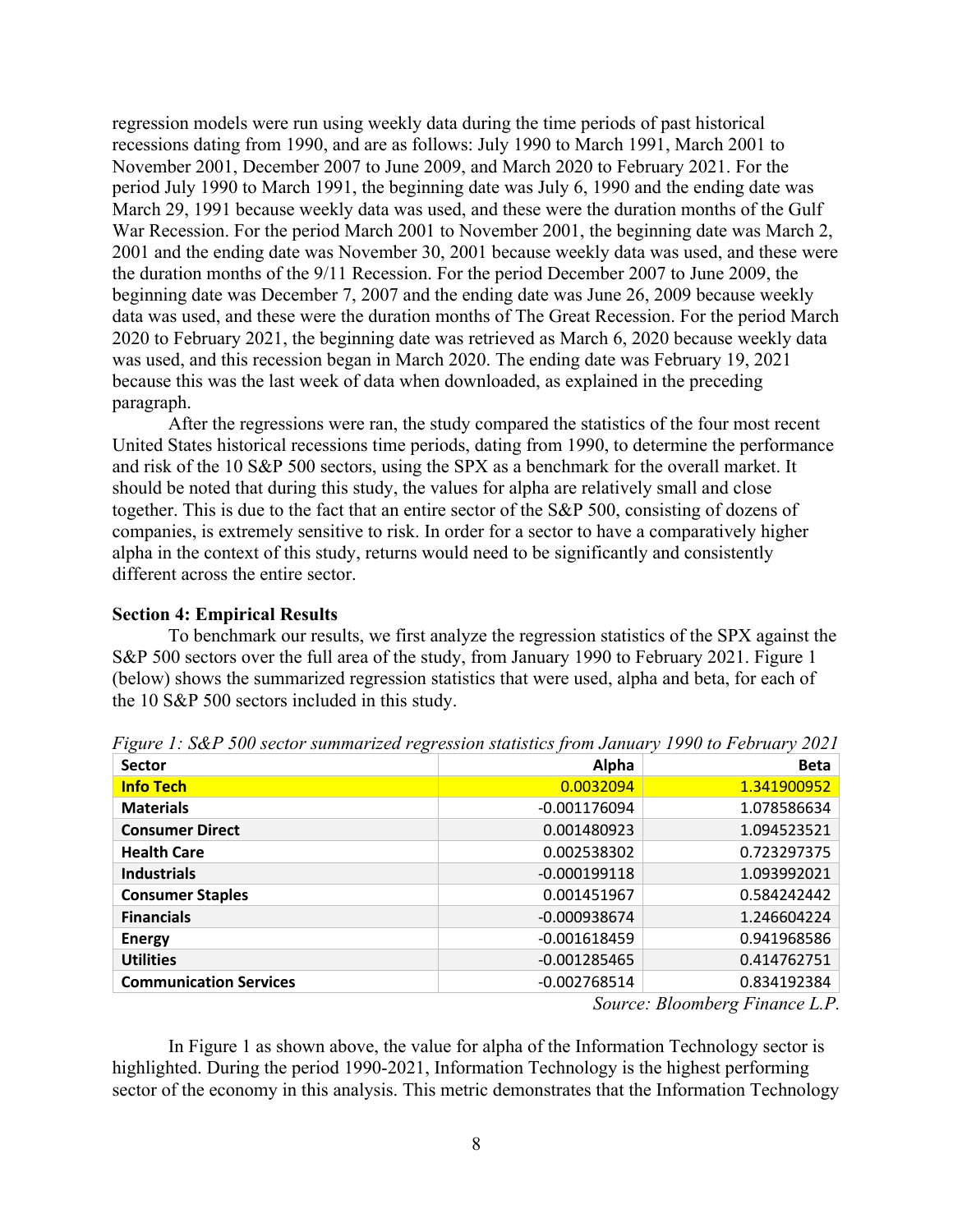sector outperformed the S&P 500 (market) most substantially overall from January 1990 to February 2021 with risk adjustment. Next, we look at the beta for the Information Technology sector, also highlighted. This beta is greater than 1, which means the Information Technology sector has a higher level of inherent risk than the market. In addition to being greater than 1, the beta value for the Information Technology sector is the largest of any sector, demonstrating that this sector is also the riskiest compared to the market overall from January 1990 to February 2021. However, risk leads to higher return.

Figure 2, as shown below, shows the summarized regression statistics that were used for this analysis, alpha and beta, of the SPX against the 10 S&P 500 sectors included in this study over the period of the Gulf War Recession, July 1990 to March 1991.

| ပ<br>$\epsilon$<br><b>Sector</b> | Alpha          | <b>Beta</b> |
|----------------------------------|----------------|-------------|
| <b>Info Tech</b>                 | $-0.001704639$ | 1.253992292 |
| <b>Materials</b>                 | $-0.001154548$ | 1.029247728 |
| <b>Consumer Direct</b>           | $-0.000976251$ | 1.264412721 |
| <b>Health Care</b>               | 0.00377459     | 1.018797508 |
| <b>Industrials</b>               | $-0.001893784$ | 1.157676012 |
| <b>Consumer Staples</b>          | 0.003525462    | 1.028887911 |
| <b>Financials</b>                | .000068167     | 1.416548069 |
| <b>Energy</b>                    | 0.000649456    | 0.616461304 |
| <b>Utilities</b>                 | 0.000150375    | 0.47109646  |
| <b>Communication Services</b>    | $-0.002306695$ | 0.664790133 |

*Figure 2: S&P 500 sector summarized regression statistics from July 1990 to March 1991.* 

*Source: Bloomberg Finance, L.P.*

In this analysis of Figure 2, the Health Care sector has been highlighted in yellow. The alpha of the Health Care sector is the highest of any sector during this period. The Health Care sector, on average from July 1990 to March 1991, outperformed the market most substantially with risk adjustment. Additionally, the Financials sector has been highlighted in green. The beta of the Financials sector provides that it carries the most risk compared to the overall market during this period. The Financials sector, despite being the riskiest, is only the fifth highest performing index during this period.

Figure 3, shown below, shows the summarized regression statistics that were used for this analysis, alpha and beta, of the SPX against the 10 S&P 500 sectors included in this study over the period of the historical 9/11 Recession from March 2001 to November 2001.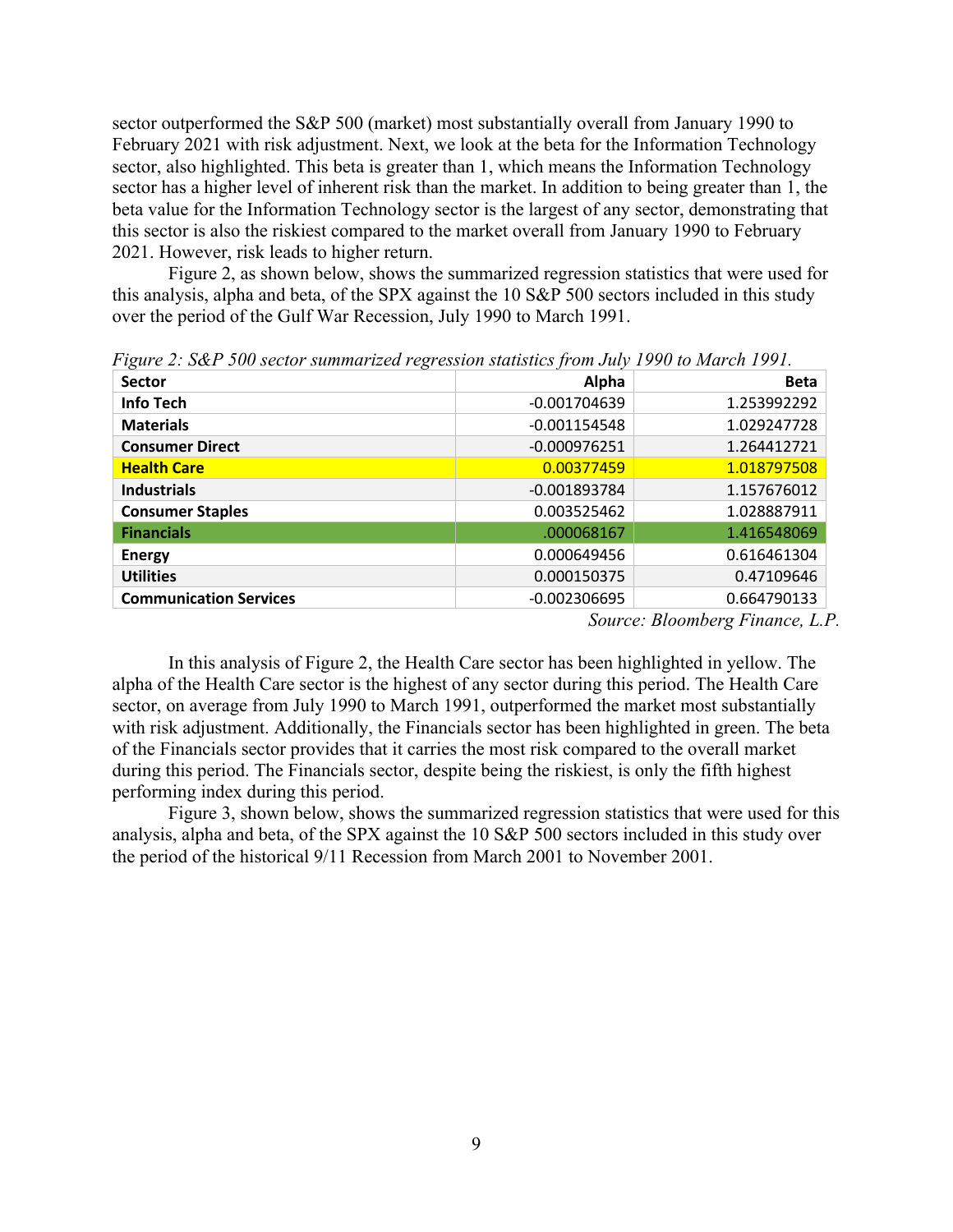| <b>Sector</b>                 | Alpha          | <b>Beta</b>                                                               |
|-------------------------------|----------------|---------------------------------------------------------------------------|
| <b>Info Tech</b>              | 0.002584245    | 1.632097158                                                               |
| <b>Materials</b>              | 0.003334372    | 1.073924217                                                               |
| <b>Consumer Direct</b>        | 0.001981382    | 1.166525678                                                               |
| <b>Health Care</b>            | 0.000712983    | 0.641402553                                                               |
| <b>Industrials</b>            | 0.001387557    | 1.274648344                                                               |
| <b>Consumer Staples</b>       | $-0.000535142$ | 0.455675463                                                               |
| <b>Financials</b>             | 0.000799718    | 1.025788397                                                               |
| <b>Energy</b>                 | $-0.002372153$ | 0.769600022                                                               |
| <b>Utilities</b>              | $-0.008288567$ | 0.49279528                                                                |
| <b>Communication Services</b> | $-0.003983575$ | 0.483417763                                                               |
|                               | $\sim$         | $\mathbf{r}$<br>$\mathbf{r}$<br>$\mathbf{r}$<br>$\mathbf{r}$ $\mathbf{n}$ |

*Figure 3: S&P 500 sector summarized regression statistics from March 2001 to November 2001.* 

*Source: Bloomberg Finance, L.P.*

In Figure 3, the alpha of the Materials sector, highlighted in yellow, provides that this sector outperformed the market most substantially from March 2001 to November 2001 with risk adjustment. However, it can be noted that the Materials sector has the lowest average weighting as a percentage of the S&P 500 sectors during this recession. The Information Technology sector, highlighted in green, carries the greatest risk during this period compared to the market.

Figure 4, shown below, demonstrates the summarized regression statistics that were used for this analysis, alpha and beta, of the SPX against the 10 S&P 500 sectors included in this study over the period of The Great Recession, December 2007 to June 2009.

*Figure 4: S&P 500 sector summarized regression statistics from December 2007 to June 2009.* 

| <b>Sector</b>                 | Alpha          | <b>Beta</b> |
|-------------------------------|----------------|-------------|
| <b>Info Tech</b>              | 0.000943645    | 0.90433865  |
| <b>Materials</b>              | 0.000399725    | 1.08085207  |
| <b>Consumer Direct</b>        | 0.002624433    | 1.188331492 |
| <b>Health Care</b>            | 0.000158077    | 0.708693587 |
| <b>Industrials</b>            | $-0.001286459$ | 1.042367137 |
| <b>Consumer Staples</b>       | .00004778145   | 0.576139544 |
| <b>Financials</b>             | 0.002547884    | 1.85599734  |
| <b>Energy</b>                 | 0.001189766    | 1.011095396 |
| <b>Utilities</b>              | $-0.001531429$ | 0.690650042 |
| <b>Communication Services</b> | $-0000331105$  | 0.895887182 |

*Source: Bloomberg Finance, LP*

An observation of Figure 4 will demonstrate that the alpha of the Consumer Discretionary sector, highlighted in yellow, is the highest, providing that this sector outperformed the market most substantially from December 2007 to June 2009 with risk adjustment. The Financials sector, highlighted in green, carries the greatest risk compared to the market during this period.

Figure 5, shown below, shows the summarized regression statistics that were used for this analysis, alpha and beta, of the SPX against the 10 S&P 500 sectors included in this study over the time period of the COVID-19 Recession, March 2020 to February 2021.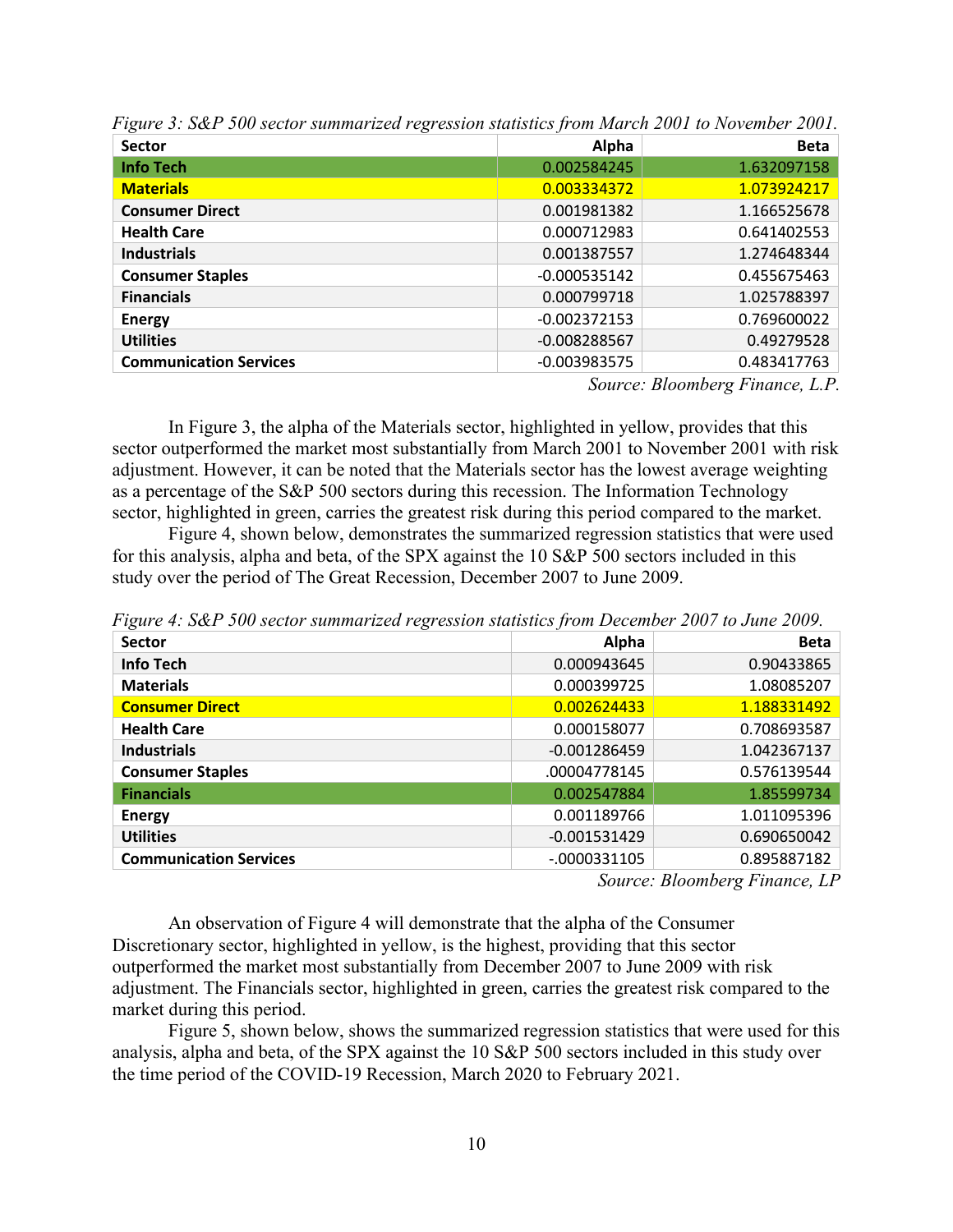| <b>Sector</b>                 | Alpha          | <b>Beta</b> |
|-------------------------------|----------------|-------------|
| <b>Info Tech</b>              | 0.003330072    | 0.97404835  |
| <b>Materials</b>              | 0.001079057    | 1.116913976 |
| <b>Consumer Direct</b>        | 0.002613158    | 1.028599392 |
| <b>Health Care</b>            | $-0.001093497$ | 0.80057697  |
| <b>Industrials</b>            | $-0.001588361$ | 1.236587203 |
| <b>Consumer Staples</b>       | $-0.002718954$ | 0.667058512 |
| <b>Financials</b>             | $-0.001366143$ | 1.246212276 |
| <b>Energy</b>                 | $-0.004124849$ | 1.380489696 |
| <b>Utilities</b>              | $-0.007439493$ | 1.132721275 |
| <b>Communication Services</b> | 0.002032429    | 0.839340746 |

*Figure 5: S&P 500 sector summarized regression statistics from March 2020 to February 2021.* 

*Source: Bloomberg Finance L.P.*

In Figure 5, the alpha of the Information Technology sector, highlighted in yellow, provides that this sector outperformed the market from March 2020 to February 2021 with risk adjustment. Note: The Information Technology sector carries the highest average weighting of the 10 S&P 500 sectors used in this study during this recession. On July 31, 2020, Apple became the first trillion-dollar company in the history of the world and continued capturing a larger market share of the global financial system (Klebnikov, 2020). The beta of the Energy sector, shown in green, demonstrates that this sector carries the highest risk during this period. However, the Energy sector has the second lowest average weighting during this recession period.

Figure 6, shown below, illustrates a correlation matrix between the SPX and 10 S&P 500 sectors used in this study, based on average monthly returns from January 1990 to February 2021.

| ပ                      | <b>SPX</b> | Info Tech | Materials | <b>Direct</b><br>Consumer | Care<br>Health | Industrials | <b>Staples</b><br>Cons | Financials | Energy | Utilities | Services<br>Comm. |
|------------------------|------------|-----------|-----------|---------------------------|----------------|-------------|------------------------|------------|--------|-----------|-------------------|
| <b>SPX</b>             | 1.000      |           |           |                           |                |             |                        |            |        |           |                   |
| <b>Info Tech</b>       | 0.813      | 1.000     |           |                           |                |             |                        |            |        |           |                   |
| <b>Materials</b>       | 0.802      | 0.569     | 1.000     |                           |                |             |                        |            |        |           |                   |
| <b>Consumer Direct</b> | 0.898      | 0.723     | 0.753     | 1.000                     |                |             |                        |            |        |           |                   |
| <b>Health Care</b>     | 0.690      | 0.415     | 0.482     | 0.553                     | 1.000          |             |                        |            |        |           |                   |
| <b>Industrials</b>     | 0.909      | 0.672     | 0.835     | 0.842                     | 0.577          | 1.000       |                        |            |        |           |                   |
| <b>Cons Staples</b>    | 0.659      | 0.336     | 0.499     | 0.573                     | 0.687          | 0.600       | 1.000                  |            |        |           |                   |
| <b>Financials</b>      | 0.847      | 0.542     | 0.705     | 0.775                     | 0.591          | 0.820       | 0.591                  | 1.000      |        |           |                   |
| <b>Energy</b>          | 0.645      | 0.384     | 0.648     | 0.496                     | 0.392          | 0.617       | 0.378                  | 0.539      | 1.000  |           |                   |
| <b>Utilities</b>       | 0.410      | 0.167     | 0.296     | 0.271                     | 0.363          | 0.366       | 0.444                  | 0.343      | 0.390  | 1.000     |                   |
| <b>Comm Services</b>   | 0.650      | 0.505     | 0.428     | 0.556                     | 0.426          | 0.532       | 0.440                  | 0.468      | 0.399  | 0.339     | 1.000             |

*Figure 6: Correlation Matrix of S&P 500 and sectors from January 1990 to February 2021.* 

*Source: Bloomberg Finance L.P.*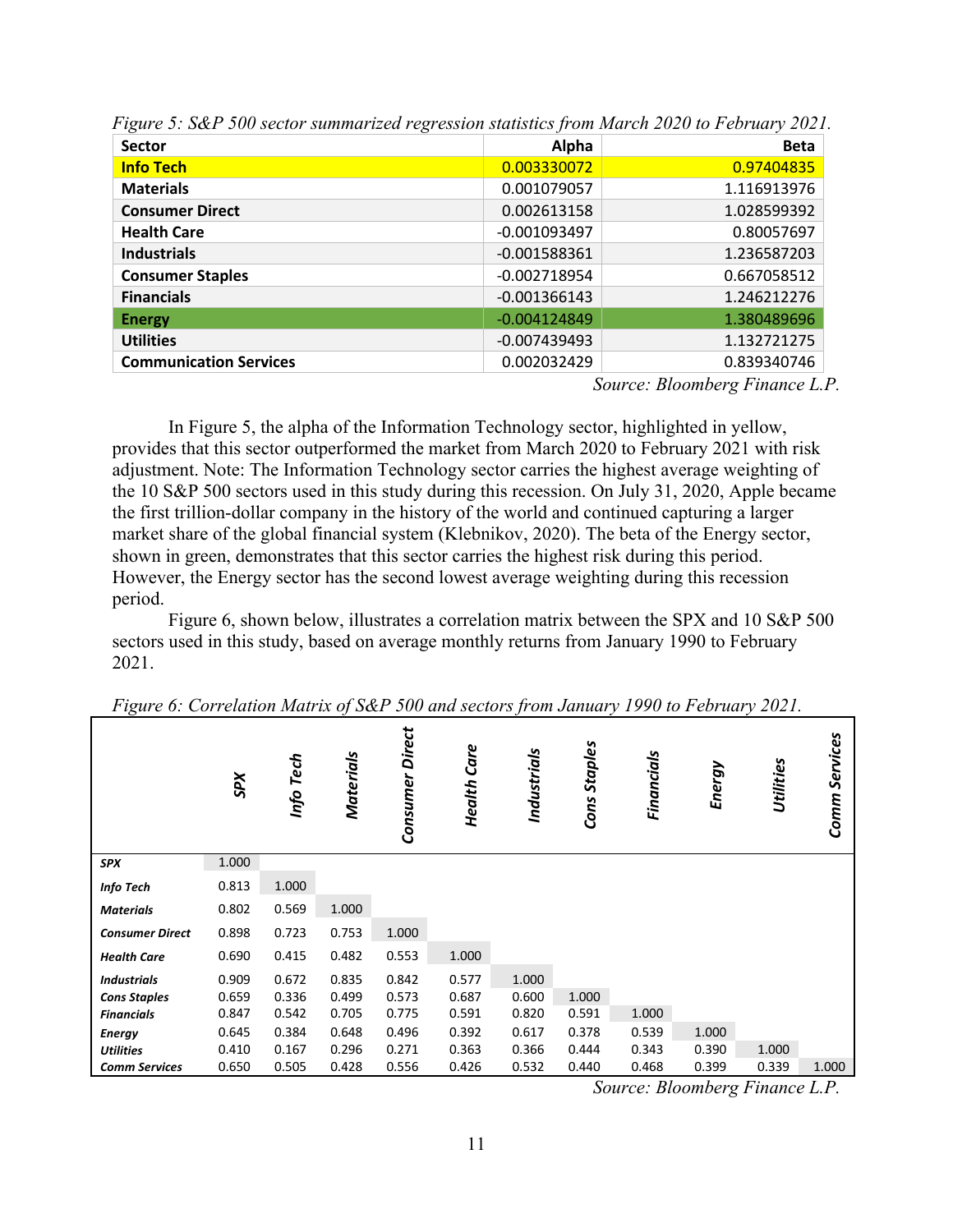Figure 6 illustrates how each of the S&P 500 sectors correlate with one another and with the SPX from January 1990 to February 2021. A correlation of exactly 1 illustrates a perfect positive correlation. A correlation closest to 1 explains the likeliness that these assets move in the same direction with each other. A correlation of -1 illustrates a perfect negative correlation. As the correlations approach 0, these assets likely move in opposite directions of each other. The Industrials sector has the highest correlation to the overall market which could have contributed to its' middling performance throughout this period. The Utilities sector is the least correlated with the overall market, therefore, including this sector in a portfolio could lower a portfolio's risk. The Utilities and Information Technology sectors show the lowest correlation to one another, providing that these assets move in opposite directions more than any of the other sectors and could be used to diversify risk in a portfolio.

Figure 7, shown below, identifies the average monthly returns and the average weightings for the S&P 500 and the 10 S&P 500 sectors used in this study from January 1990 to February 2021.

| <b>Sector</b>                 | <b>Average Monthly Return</b> | <b>Average Weight</b> |
|-------------------------------|-------------------------------|-----------------------|
| <b>Information Technology</b> | 1.208%                        | 16.415%               |
| <b>Consumer Discretionary</b> | 0.938%                        | 12.037%               |
| Health Care                   | 0.898%                        | 12.332%               |
| Industrials                   | 0.770%                        | 11.193%               |
| <b>Consumer Staples</b>       | 0.735%                        | 10.517%               |
| Financials                    | 0.756%                        | 15.080%               |
| Materials                     | 0.666%                        | 4.013%                |
| Energy                        | 0.568%                        | 8.813%                |
| <b>Utilities</b>              | 0.395%                        | 3.695%                |
| <b>Communication Services</b> | 0.411%                        | 5.492%                |
| Overall                       | 0.753%                        | 100.00%               |

*Figure 7: Average Monthly Return and Average Weights of S&P 500 Sectors from 1990 to 2021*

*Source: Bloomberg Finance L.P.*

In Figure 7, shown above, the Information Technology sector exceeds the SPX and all other S&P 500 sectors based on average monthly returns from 1990 to 2021. The increase in technology popularity and advances are described later in this paper. The Information Technology sector had the utmost performance, carried the greatest risk, achieved the highest average return, and carried the greatest weight for this period. An observance of this chart shows that the average monthly return of each sector goes in part with the average weight of that sector. Although not exact, the average returns and average weights of each sector are highly correlated with one another.

Lastly, Figure 8, shown below, is an overall chart of the annual returns for the S&P 500 as well as those of three selected indices: Information Technology, Materials, and Health Care.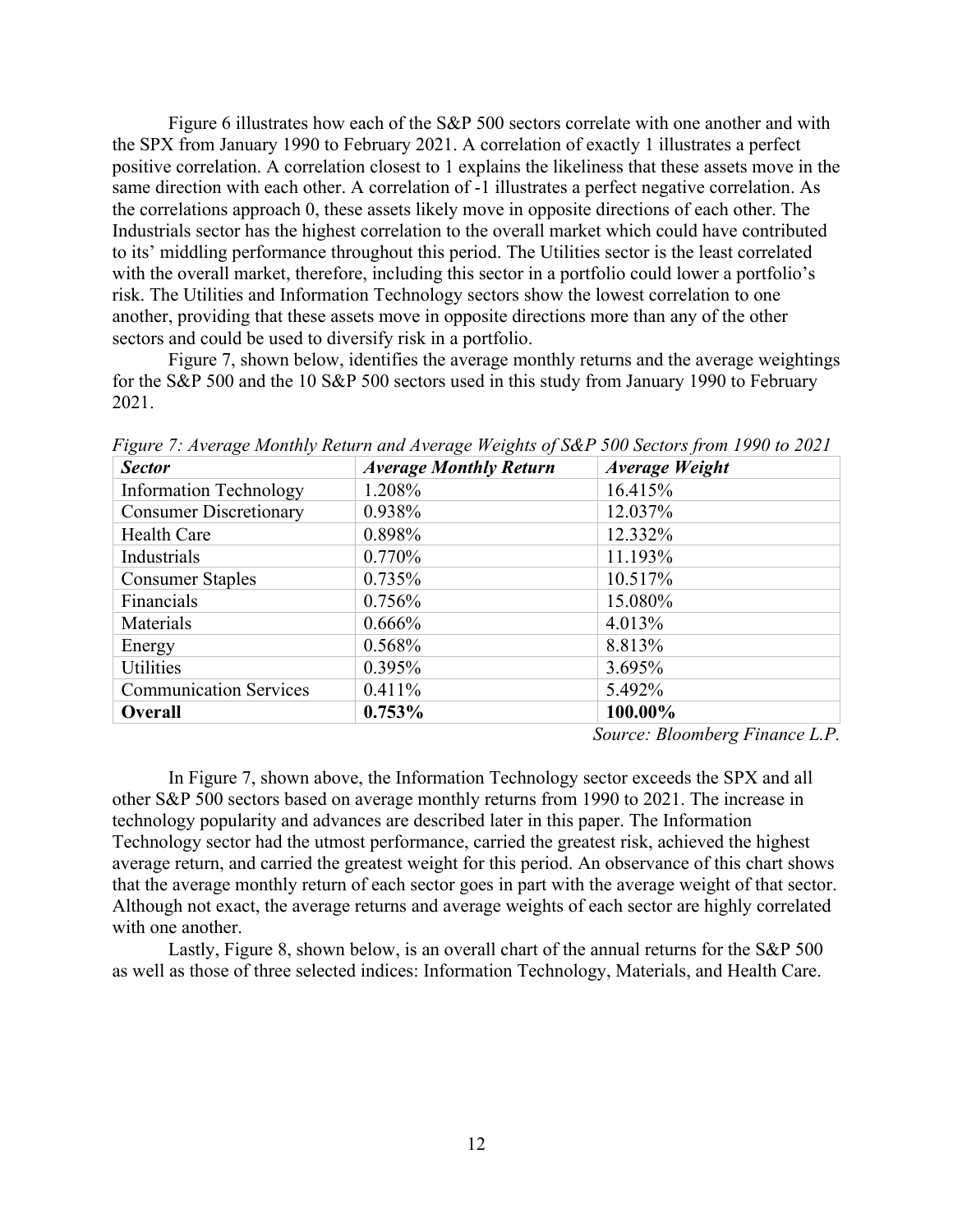

*Figure 8: Annual Returns for SPX, Information Technology, Materials, and Health Care from 1991 to 2021.* 

Figure 8 provides an overall graph of the annual returns from 1991 to 2021 for the SPX, Information Technology, Materials, and Health Care sectors. These sectors were chosen based on their performance throughout this study. Looking at the annual returns for the Information Technology sector illustrates just how much this sector overachieved and underachieved throughout this overall period. This graph gives a visual of the results found in this study for these notable sectors.

# **Section 5: Discussion of Results**

Figure 9, shown below, highlights the key components of the regression analysis of each recession and summarizes the data contained in *Figure 1* through *Figure 5.* The table clearly identifies which sectors outperform the market, adjusted for risk analysis.

*Source: Bloomberg Finance, L.P.*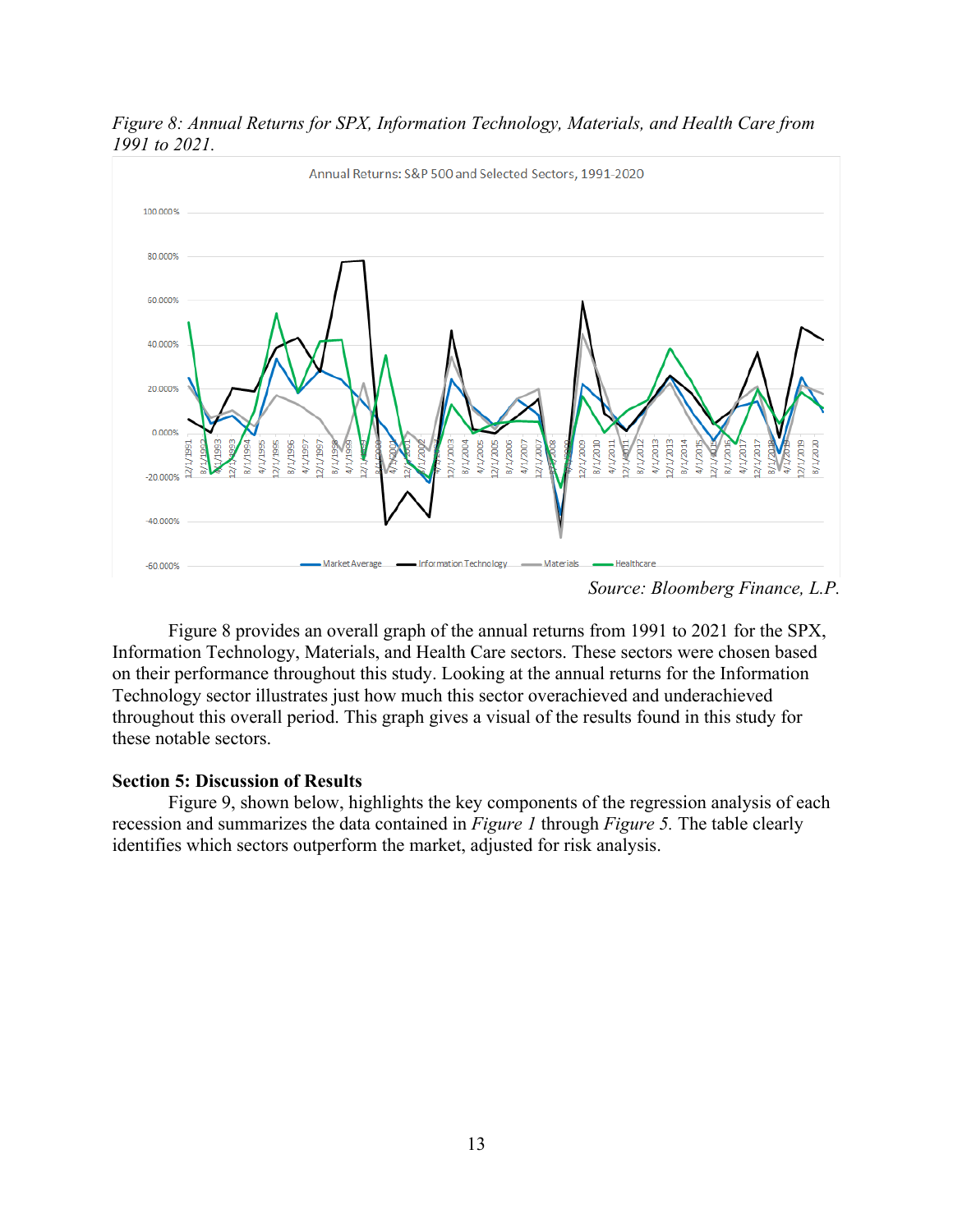|                         |             | 1990-2021      | 1990-1991      | 2001           | 2007-2009      | 2020-2021      |
|-------------------------|-------------|----------------|----------------|----------------|----------------|----------------|
| <b>Info Tech</b>        | Alpha       | 0.003209400    | $-0.001704639$ | 0.002584245    | 0.000943645    | 0.003330072    |
|                         | <b>Beta</b> | 1.341900952    | 1.253992292    | 1.632097158    | 0.90433865     | 0.97404835     |
| <b>Materials</b>        | Alpha       | $-0.001176094$ | $-0.001154548$ | 0.003334372    | 0.000399725    | 0.001079057    |
|                         | <b>Beta</b> | 1.078586634    | 1.029247728    | 1.073924217    | 1.08085207     | 1.116913       |
| Consumer                | Alpha       | 0.001480923    | $-0.000976251$ | 0.001981382    | 0.002624433    | 0.002613158    |
| <b>Discretionary</b>    | <b>Beta</b> | 1.094523521    | 1.264412721    | 1.166525678    | 1.188331492    | 1.028599392    |
| <b>Health Care</b>      | Alpha       | 0.002538302    | 0.00377459     | 0.000712983    | 0.000158077    | $-0.001093497$ |
|                         | <b>Beta</b> | 0.723297375    | 1.018797508    | 0.641402553    | 0.708693587    | 0.80057697     |
| <b>Industrials</b>      | Alpha       | $-0.000199118$ | $-0.001893784$ | 0.001387557    | $-0.001286459$ | $-0.001588361$ |
|                         | <b>Beta</b> | 1.093992021    | 1.157676012    | 1.274648344    | 1.042367137    | 1.236587203    |
| <b>Consumer Staples</b> | Alpha       | 0.001451967    | 0.003525462    | $-0.000535142$ | .0000477817    | $-0.002718954$ |
|                         | <b>Beta</b> | 0.584242442    | 1.028887911    | 0.455675463    | 0.576139544    | 0.667058512    |
| <b>Financials</b>       | Alpha       | $-0.000938674$ | 0.000068167    | 0.000799718    | 0.002547884    | $-0.001366143$ |
|                         | <b>Beta</b> | 1.246604224    | 1.416548069    | 1.025788397    | 1.85599734     | 1.246212276    |
| <b>Energy</b>           | Alpha       | $-0.001618459$ | 0.000649456    | $-0.002372153$ | 0.001189766    | $-0.004124849$ |
|                         | <b>Beta</b> | 0.941968586    | 0.616461304    | 0.769600022    | 1.011095396    | 1.380489696    |
| <b>Utilities</b>        | Alpha       | $-0.001285465$ | 0.000150375    | $-0.008288567$ | $-0.001531429$ | $-0.007439493$ |
|                         | <b>Beta</b> | 0.414762751    | 0.47109646     | 0.49279528     | 0.690650042    | 1.132721275    |
| Communication           | Alpha       | $-0.002768514$ | $-0.002306695$ | $-0.003983575$ | $-.000003311$  | 0.002032429    |
| <b>Services</b>         | <b>Beta</b> | 0.834192384    | 0.664790133    | 0.483417763    | 0.895887182    | 0.839340746    |

*Figure 9: Alphas and Betas of Sectors during Recessions, summarized*

*Source: Bloomberg Finance, L.P.*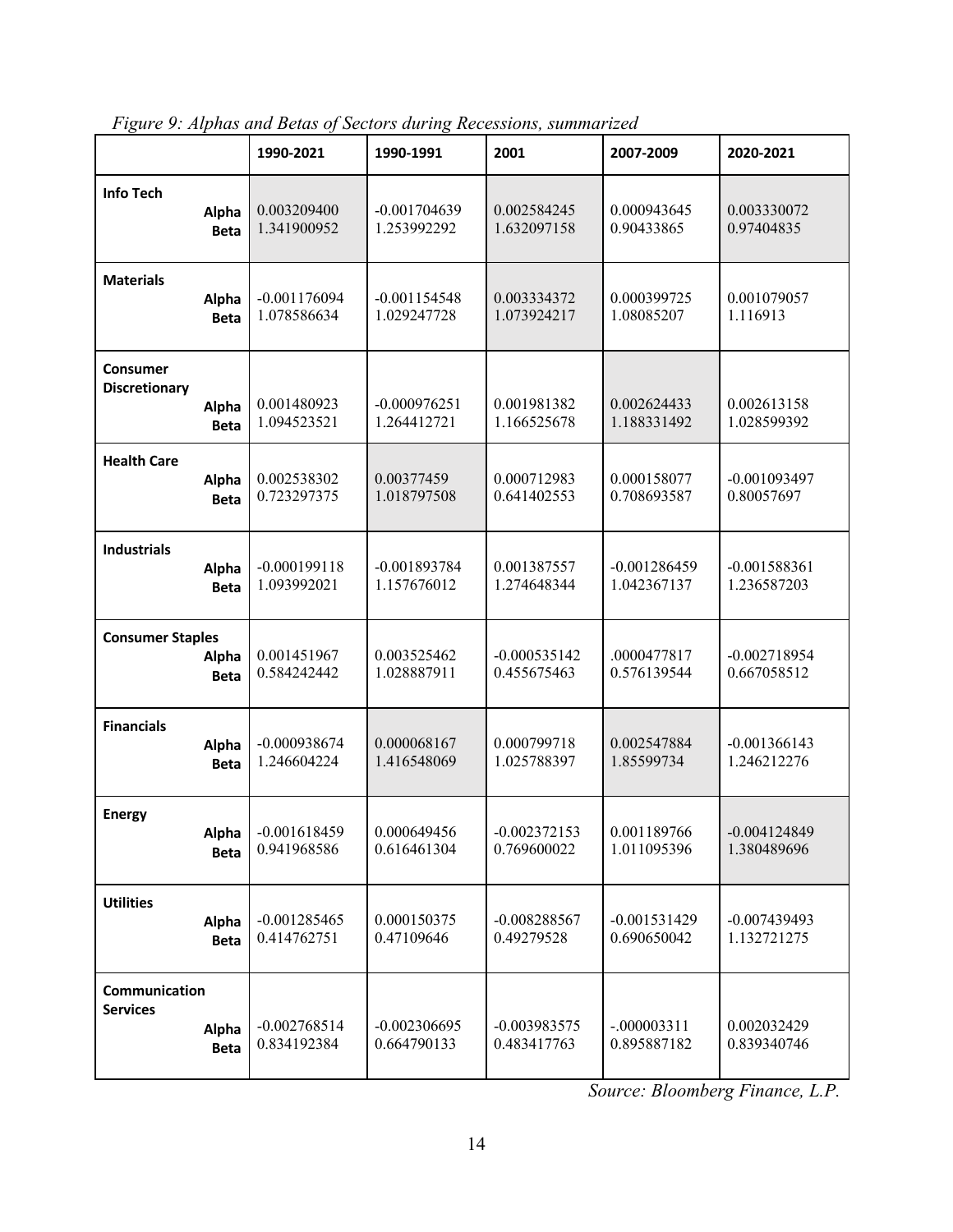We begin the final portion of the exploration by observing the overall statistics from 1990 to 2021. The Information Technology sector outperformed the overall market during this period and carried the highest risk. This heightened level of risk and return demonstrates the volatility of investing in technology-based companies. Technology was very in its infancy during this period but began accelerating greatly following the introduction of the World Wide Web in 1990 and SMS text messaging in 1992 (Gewirtz, 2018). Prior to the personal computer revolution of the 1970s and 1980s, most computers were massive, taking up whole rooms, and were extremely expensive and uneconomical to run. The only computers used practically were those being maintained by large corporations and the military. 1984 saw the introduction of the Apple II personal computer, which spearheaded the personal computer revolution of the 1980s and early 90s. Also, during this period, legendary computer models such as the Commodore 64 and VIC-20 emerged (History Extra, 2020). In 1997, Steve Jobs returned to Apple, and just a decade later, the first iPhone was released, and allowed users to carry around a smart telephone in their pockets, giving access to the Internet from a mobile phone, and completely redesigning what a telephone could do (Gewirtz, 2018). The technology sector has been the fastest growing sector of the S&P 500 in terms of weight: in 1990 the weight was approximately 2%, and that weight has massively increased to nearly 30% (Bloomberg.com). The Information Technology sector has been far and away the most interesting sector to analyze over the past thirty years and can be expected to grow to an even larger size with more innovation for years and decades to come.

During the 1990-1991, "Gulf War Recession", the Health Care sector outperformed the overall market. Health care was a contentious topic for Americans during this time. Encyclopedia.com illustrates that "from the 1960s to the 1980s, health-care costs continued to rise rapidly because of economic trends and technological advances in medicine. By the 1990s, even employers with health-care benefits found it difficult to continue to provide the level of protection to which workers had become accustomed without raising employees' premiums or reducing their benefits" (UXL American Decades, 2021). Due to the increased quality of medicine and technological innovation in this field, the Health Care sector was the top performing sector during the 1990-91 recession. The beta of the Financials sector provides that it carried the most risk compared to the overall market during this period. The stock market crash and savings & loan crisis of the late 1980's began demonstrating the growing importance of financial markets to the United States working population. The Federal Reserve's monetary policy focused on deregulation, which made financial service companies riskier and more prone to suspicious activity (1990-92 Early 1990s Recession).

During the 2001, "9/11 Recession", the Materials sector outperformed the overall market most substantially. However, the Materials sector carried the lowest average weighting of the S&P 500 sectors during this period. The outperformance of the Materials sector could be attributed to the fact that by carrying the lowest weighting of the sectors during this time, the Materials sector was the least impacted by this recession. The Materials, Industrials, and Energy sectors are very sensitive to the cycle of recessions. It should be noted that the market anticipates economic recessions, meaning that certain stocks and sectors may not experience the effects of an economic downfall until after the economy is said to be in recovery. The Information Technology sector carried the greatest risk during this period. Technology was on the rise, and the average weighting of the Information Technology sector jumped from second lowest during the previous Gulf War Recession to second highest during this period of the 9/11 Recession.

The recession of 2007-2009 became known as the "Great Recession," because it was the most impactful and important recession in United States history since the Great Depression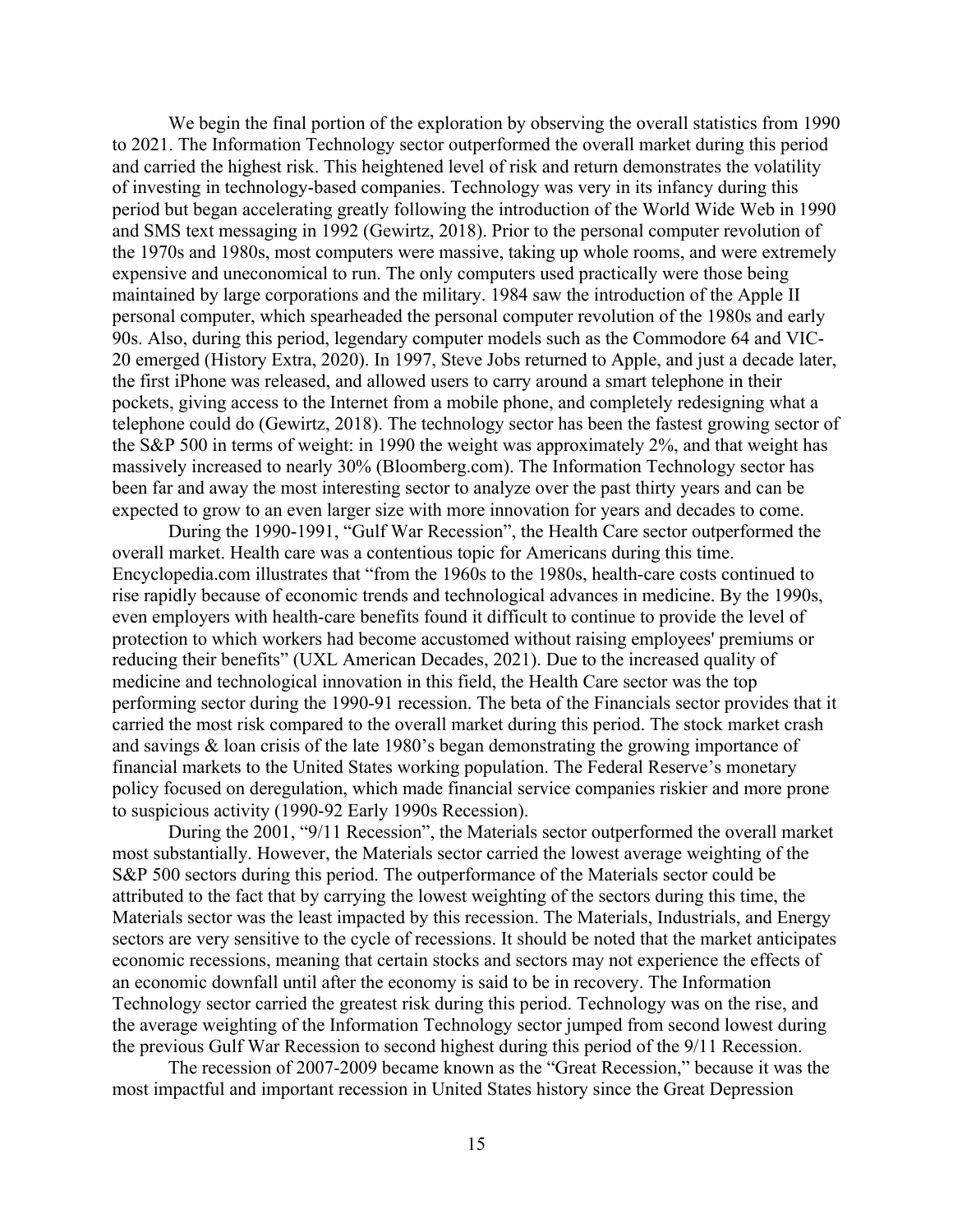(1929-41). The Financials sector shows a remarkable beta of approximately 1.86 which is not only the riskiest sector for this period, but also, the highest beta in all the regression analyses conducted during this extensive exploration. The average weighting of the Financials sector dropped during this recession compared to the previous 9/11 Recession. This recession saw a massive decline in the economic strength of America and millions of Americans lost their jobs or houses during this time. It was frequently asserted during this period that the banks were "too big to fail," meaning that they were so interconnected and massive that they appeared as if they could not possibly be taken down (Amaedo, 2021). Financials were hit the hardest by the Great Recession in terms of risk because many different banks across the United States had to be 'bailed out' by the government (Amaedo, 2021). The Consumer Discretionary sector outperformed the overall market most substantially during this recession period. The extensive time length of this recession can be attributable to how the Consumer Discretionary sector outperformed the market, considering this sector is composed of companies such as Amazon and Comcast.

The current recession of 2020-2021 is sometimes referred to as the Coronavirus recession, because it was caused by the outbreak of the novel COVID-19 pandemic that is still affecting the daily lives of most Americans. During this recession, the Energy sector has been the riskiest investment. In addition to trade being disrupted by the pandemic, 2020 was the year of a highly contentious election. Promises of the elimination of the oil industry, a highly profitable sector of the economy that employs thousands of hard-working Americans caused the energy sector (which consists mainly of oil and gas production and refinement) to continue to be highly volatile. In February of 2021, construction of the Keystone pipeline was forcibly shut down by executive action, further causing a panic among the oil industry. The Energy sector has an uncertain future in the changing times. The Information Technology sector on the other hand has surged during the pandemic. Millions of Americans have been forced to work from home and have needed to quarantine as a result of the pandemic. Older Americans, or Americans who are immunocompromised, are not able to leave their homes, and therefore must rely on technology to receive their groceries. Technology has become such a large part of everyday American life and has not been adversely affected by the pandemic.

# **Section 6: Conclusion**

In conclusion, the results of this exploration are substantial. The regression models afforded as a part of the Capital Asset Pricing Model have revealed findings that not only explain how the market is impacted during economic downturns, but which specific sectors of the economy have been hit the hardest during these trying times. The causes and effects of United States recession contribute to the impact on each of the S&P 500 sectors, even when little impact to a specific sector or a hard negative impact to all other sectors contributes to one sector's overperformance.

1990 was thirty-one years before the research for this paper was conducted. Thirty years is a long time in the scope of individual market trends, and this time period has been an extremely interesting period to analyze. America has been substantially transformed and shaped by these recessions. Downturns in the economy cause a decline in consumer spending, which lowers prices, and once the prices are lowered, some people can afford goods. This cycle of the economy repeats itself every 10-20 years, and because America and the rest of the world is currently experiencing the tail-end of an extreme recession, better days are to come.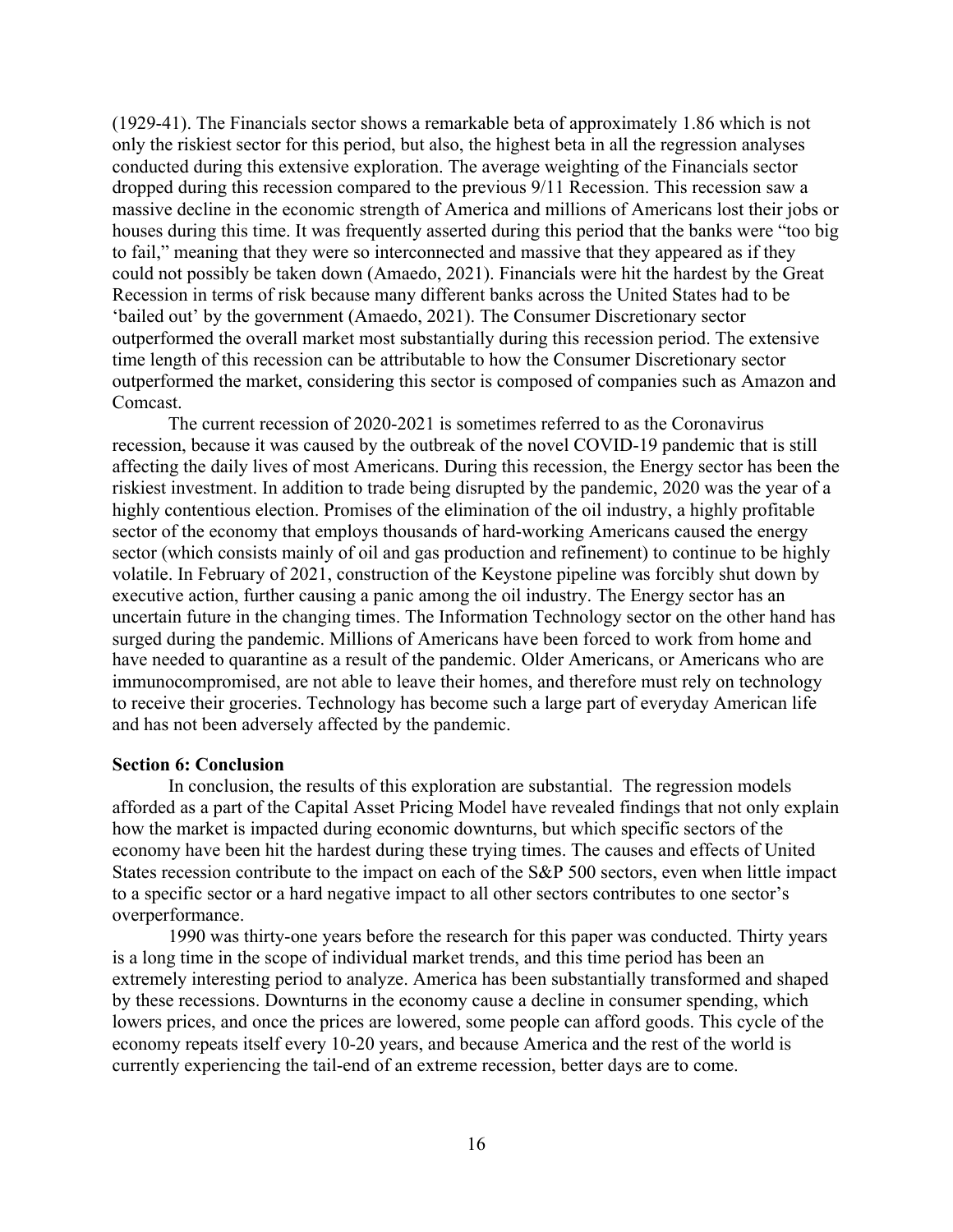# **References**

- "." U\*X\*L American Decades. . Encyclopedia.com. 24 Mar. 2021 ." *Encyclopedia.com*, Encyclopedia.com, 26 Mar. 2021, www.encyclopedia.com/social-sciences/culturemagazines/1990s-medicine-and-health-topics-news.
- "1990-92 Early 1990s Recession." *1990-92 Early 1990s Recession - Timeline - Slaying the Dragon of Debt - Regional Oral History Office - University of California, Berkeley*, bancroft.berkeley.edu/ROHO/projects/debt/1990srecession.html.
- "2008 Emergency Economic Stabilization Act." *2008 Emergency Economic Stabilization Act - Timeline - Slaying the Dragon of Debt - Regional Oral History Office - University of California, Berkeley*, bancroft.berkeley.edu/ROHO/projects/debt/economicstabilizationact.html.
- "2009 American Recovery and Reinvestment Act." *2009 American Recovery and Reinvestment Act - Timeline - Slaying the Dragon of Debt - Regional Oral History Office - University of California, Berkeley*, bancroft.berkeley.edu/ROHO/projects/debt/americanrecoveryact.html.
- "A Brave New World: the 1980s Home Computer Boom." *HistoryExtra*, 26 Nov. 2020, www.historyextra.com/period/20th-century/a-brave-new-world-the-1980s-home-computerboom/.
- Amadeo, Kimberly. "The 2001 Recession." *The Balance*, 29 Nov. 2020, www.thebalance.com/2001-recession-causes-lengths-stats-4147962.
- Amadeo, Kimberly. "What Is Too Big to Fail?" *The Balance*, 24 Jan. 2021, www.thebalance.com/too-big-to-fail-3305617.
- *Bloomberg.com*, Bloomberg, www.bloomberg.com/professional/.
- Chen, James. "Idiosyncratic Risk: Why a Specific Stock Is Risky Right Now." *Investopedia*, Investopedia, 29 Dec. 2020, www.investopedia.com/terms/i/idiosyncraticrisk.asp.